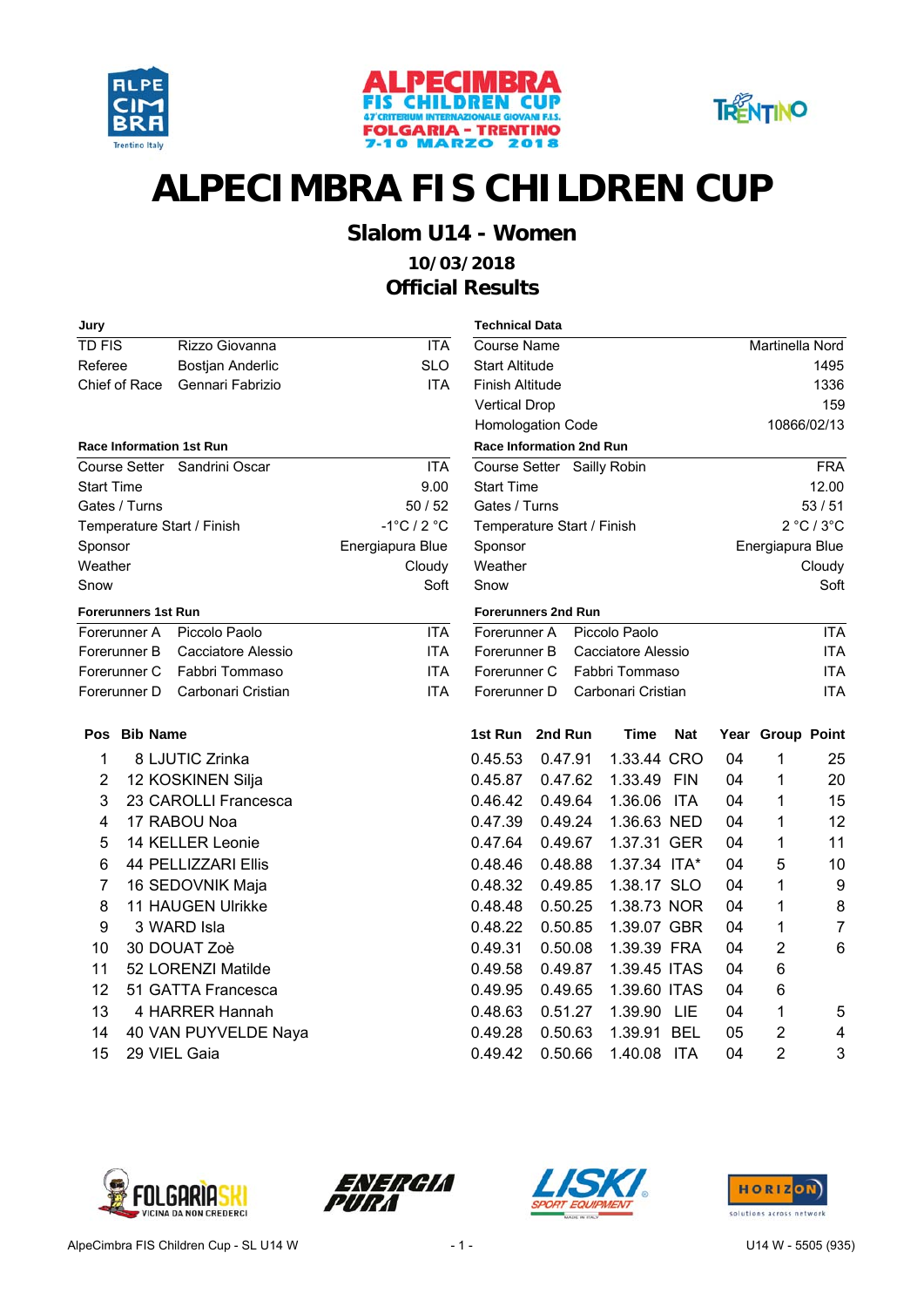





16 BACHL-STAUDINGER Leonie 2 2 41 0.49.95 0.50.37 1.40.32 GER 04 17 BERTOLINI Alessandra 6 55 0.50.85 0.49.79 1.40.64 ITAS 04 18 SHARIKOVA Yulia 34 0.49.50 0.51.26 1.40.76 RUS 04 2 1 19 TEN RAA Gwyneth 1 24 0.50.69 0.50.09 1.40.78 LUX 05 20 CASALI Matilde 53 0.51.31 0.50.22 1.41.53 ITAS 04 6 21 STOLL Lina 54 0.51.10 0.50.54 1.41.64 ITAS 05 6 22 15 SMYTH Mikayla 15 0.50.78 0.51.06 1.41.84 NZL 05 1 23 KLEMENC Vita 31 0.51.25 0.51.16 1.42.41 SLO 04 2 24 HRBANOVA Ella 6 0.49.52 0.53.05 1.42.57 SVK 04 1 25 POESY MARY Zoè 1 20 0.50.98 0.51.65 1.42.63 FRA 04 26 FRONTULL Elena 47 0.51.05 0.51.95 1.43.00 ITA\* 04 5 27 KERKHOFS Nore 2 0.51.77 0.51.63 1.43.40 BEL 04 1 28 FEDERICIS Giulia 60 0.51.45 0.52.31 1.43.76 ITAS 04 6 29 ARRIETA Sofia 9 0.51.33 0.52.52 1.43.85 ARG 04 1 30 PATOCKOVA Anna 2 27 0.51.43 0.53.67 1.45.10 CZE 04 31 COLOMBO Sofia 58 0.52.16 0.53.18 1.45.34 ITAS 04 6 32 BECK Madeleine 26 0.51.69 0.53.83 1.45.52 LIE 04 2 33 KIVIRANTA Nanna 2 37 0.52.27 0.54.31 1.46.58 FIN 04 34 38 GERNÀTHOVÀ Lea 2 38 0.52.79 0.54.26 1.47.05 SVK 04 2 35 FAVRE-BONVIN Adele 5 49 0.53.85 0.53.59 1.47.44 FRA\* 04 43 0.52.55 0.54.89 1.47.44 HÁMOS Roxána HUN 04 2 35 FISCHER Noa 2 0.53.27 0.54.17 1.47.44 CRO 04 2 38 1 SANDOVAL Victoria 1 1 1 0.52.26 0.56.66 1.48.92 CHI 05 1 39 BANDO Magdalena 2 28 0.55.49 0.55.24 1.50.73 POL 05 40 18 PANČIĆ Jovana 2008 COM 20.57.43 0.57.55 1.54.98 SRB 05 1 5 RADEVA Boyana **Bulkarya National 2018** 0.56.40 0.58.58 1.54.98 BUL 05 1 42 FERNANDEZ Emilia 2 33 0.56.97 0.59.80 1.56.77 CHI 04 43 LINNEBERG Laura 5 48 0.57.84 0.59.30 1.57.14 CHI\* 04 44 ZIEBA Hanna 45 0.50.89 1.08.82 1.59.71 POL\* 05 5 45 MILOVA Kristina 36 0.59.15 1.00.66 1.59.81 BUL 04 2 46 DE WOUTERS Amelie 2 42 0.56.99 1.04.26 2.01.25 ARG 04

47 50 GANDARA Victoria 1.01.57 1.02.19 2.03.76 CHI\* 04 5

## *Did Not Finish 1st Run (7)*

| <b>Bib Name</b>      | <b>Nat</b>  | Year Gro |   |
|----------------------|-------------|----------|---|
| 19 FILIPOVIC Teodora | <b>BIH</b>  | 04       | 1 |
| 21 ARZHANOVA Sofya   | <b>RUS</b>  | 05       | 1 |
| 32 KAMALY-ASL Anna   | <b>GBR</b>  | 05       | 2 |
| 39 PANTELIĆ Ivana    | <b>SRB</b>  | 04       | 2 |
| 46 FONNE Eglantine   | FRA*        | 04       | 5 |
| 57 BANCHI Alessandra | <b>ITAS</b> | 05       | 6 |
| 59 POMARÈ Ambra      | <b>ITAS</b> | 04       | 6 |

### *Disqualified 1st Run (2)*

#### **Bib Name Notes Nat Year Group**

10 GASIENICA-MIKOLAJCZYK Zofia 1 Gate 50 POL 04 1 22 KISS Anna Gate 15 HUN 04 1









**Nat Year Group**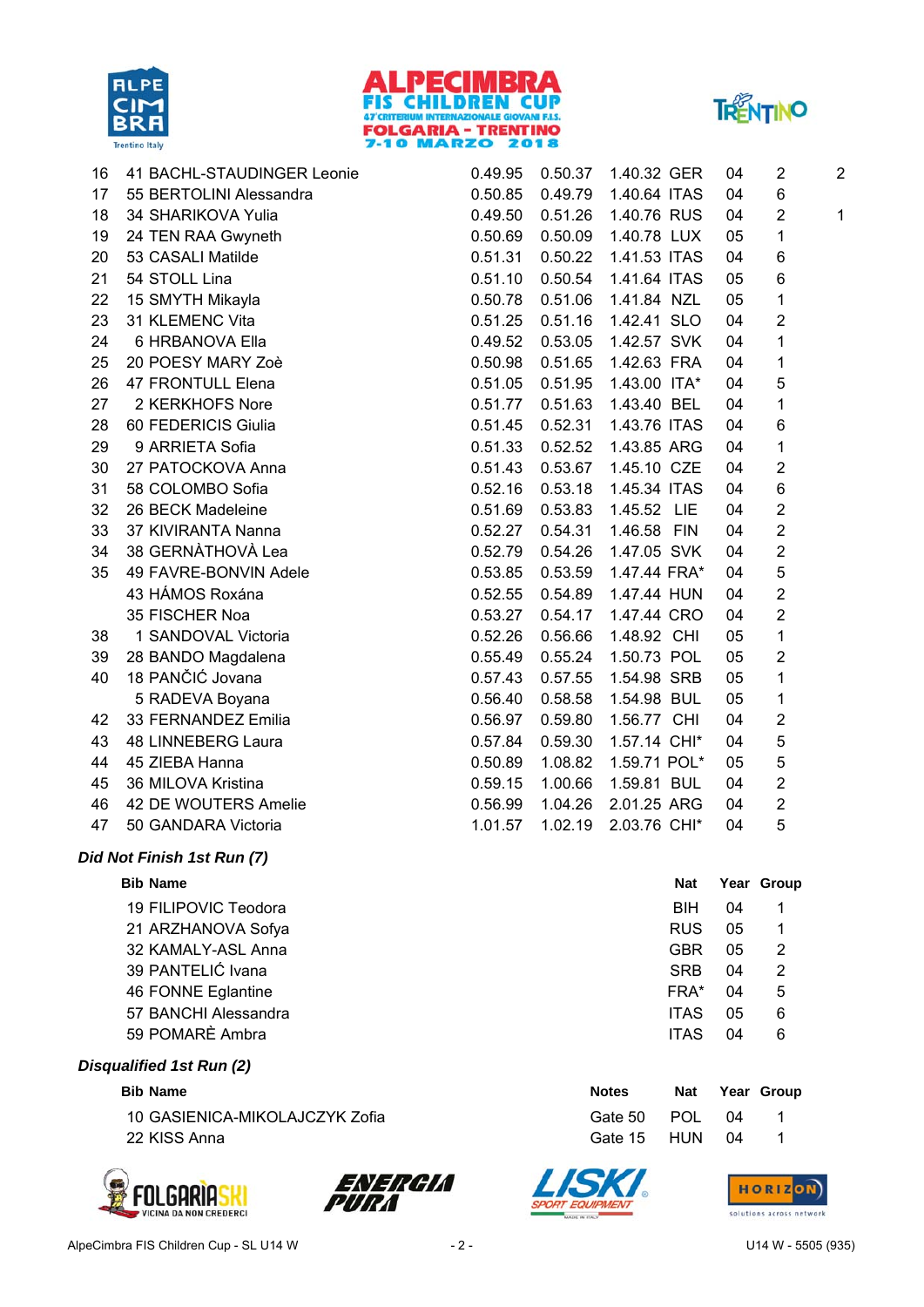





### *Did Not Finish 2nd Run (4)*

| <b>Bib Name</b>              |             |    | Nat Year Group |
|------------------------------|-------------|----|----------------|
| 7 HEAYDON Phoebe             | AUS 05      |    | $\blacksquare$ |
| 13 PEROUTKOVA Barbora        | C.7F 04     |    |                |
| 25 SYLVESTER-DAVIK Madeleine | NOR 05      |    | - 2            |
| 56 PIZZINATO Cecilia         | <b>ITAS</b> | 04 | 6              |

Rizzo Giovanna (ITA) - 935 TD FIS







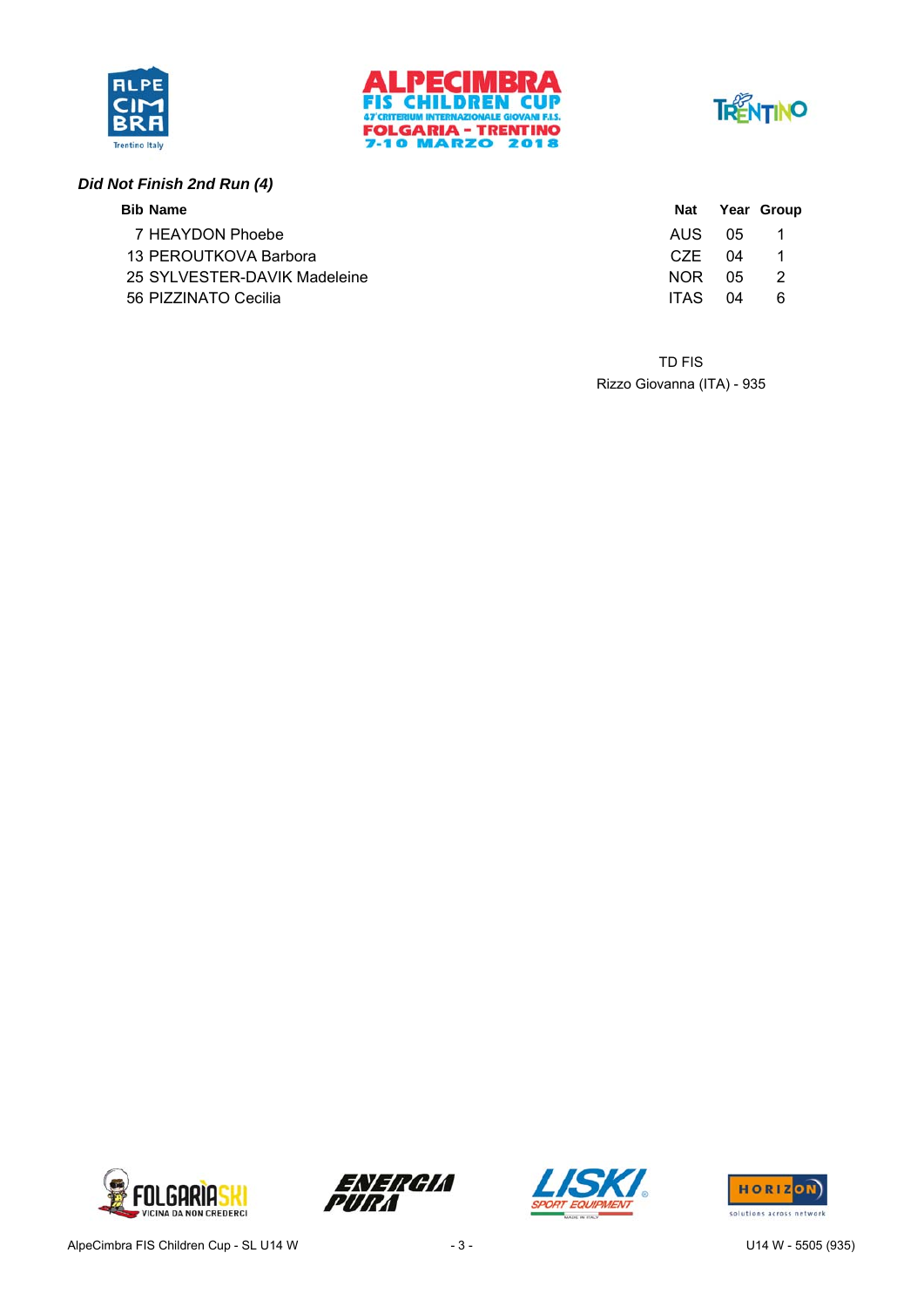





## **Slalom U14 - Men**

### **10/03/2018 Official Results**

| Jury                      |                     |                                    |                                 | <b>Technical Data</b>           |         |                               |            |    |                  |                  |
|---------------------------|---------------------|------------------------------------|---------------------------------|---------------------------------|---------|-------------------------------|------------|----|------------------|------------------|
| <b>TD FIS</b>             |                     | Rizzo Giovanna                     | <b>ITA</b>                      | <b>Course Name</b>              |         |                               |            |    | Martinella Nord  |                  |
| Referee                   |                     | Bostjan Anderlic                   | <b>SLO</b>                      | <b>Start Altitude</b>           |         |                               |            |    |                  | 1495             |
|                           | Chief of Race       | Gennari Fabrizio                   | <b>ITA</b>                      | <b>Finish Altitude</b>          |         |                               |            |    |                  | 1336             |
|                           |                     |                                    |                                 | <b>Vertical Drop</b>            |         |                               |            |    |                  | 159              |
|                           |                     |                                    |                                 | Homologation Code               |         |                               |            |    | 10866/02/13      |                  |
|                           |                     | <b>Race Information 1st Run</b>    |                                 | <b>Race Information 2nd Run</b> |         |                               |            |    |                  |                  |
|                           |                     | Course Setter Zardini Edoardo      | <b>ITA</b>                      |                                 |         | Course Setter Heimschild Ivan |            |    |                  | <b>SVK</b>       |
| Start Time                |                     |                                    | 9.45                            | <b>Start Time</b>               |         |                               |            |    |                  | 12.45            |
|                           | Gates / Turns       |                                    | 48 / 49                         | Gates / Turns                   |         |                               |            |    |                  | 49 / 50          |
|                           |                     | Temperature Start / Finish         | $-1^{\circ}$ C / 2 $^{\circ}$ C |                                 |         | Temperature Start / Finish    |            |    |                  | 2 °C / 3 °C      |
| Sponsor                   |                     |                                    | Energiapura Blue                | Sponsor                         |         |                               |            |    | Energiapura Blue |                  |
| Weather                   |                     |                                    | Cloudy                          | Weather                         |         |                               |            |    |                  | Cloudy           |
| Snow                      |                     |                                    | Soft                            | Snow                            |         |                               |            |    |                  | Soft             |
|                           | Forerunners 1st Run |                                    |                                 | <b>Forerunners 2nd Run</b>      |         |                               |            |    |                  |                  |
|                           | Forerunner A        | Piccolo Paolo                      | <b>ITA</b>                      | Forerunner A                    |         | Piccolo Paolo                 |            |    |                  | <b>ITA</b>       |
|                           | Forerunner B        | Cacciatore Alessio                 | <b>ITA</b>                      | Forerunner B                    |         | Cacciatore Alessio            |            |    |                  | <b>ITA</b>       |
|                           | Forerunner C        | Fabbri Tommaso                     | <b>ITA</b>                      | Forerunner C                    |         | Fabbri Tommaso                |            |    |                  | <b>ITA</b>       |
|                           | Forerunner D        | Carbonari Cristian                 | <b>ITA</b>                      | Forerunner D                    |         | Carbonari Cristian            |            |    |                  | <b>ITA</b>       |
|                           | Pos Bib Name        |                                    |                                 | 1st Run 2nd Run                 |         | <b>Time</b>                   | <b>Nat</b> |    | Year Group Point |                  |
| 1                         |                     | 102 HAUGEN Tollef                  |                                 | 0.47.08                         | 0.45.91 | 1.32.99 NOR                   |            | 04 | $\overline{2}$   | 25               |
| 2                         |                     | 132 COMPLOJ Marc                   |                                 | 0.48.15                         | 0.45.56 | 1.33.71 ITA*                  |            | 04 | 5                | 20               |
| $\ensuremath{\mathsf{3}}$ |                     | 75 KESSLER Christian               |                                 | 0.47.11                         | 0.47.29 | 1.34.40 GER                   |            | 04 | 1                | 15               |
| 4                         |                     | 96 HAMMER Aksel Vilhelm Heidenberg |                                 | 0.47.65                         | 0.47.72 | 1.35.37 NOR                   |            | 04 | 1                | 12               |
| 5                         |                     | 134 RIVA Pietro                    |                                 | 0.48.17                         | 0.47.39 | 1.35.56 ITAS                  |            | 04 | 6                |                  |
| 6                         |                     | 143 ROMELE Federico                |                                 | 0.50.02                         | 0.45.63 | 1.35.65 ITAS                  |            | 04 | 6                |                  |
| 7                         |                     | 103 SALVATI Lorenzo                |                                 | 0.48.58                         | 0.47.36 | 1.35.94 ITA                   |            | 04 | $\overline{2}$   | 11               |
| 8                         |                     | 140 DE PIERI Vittorio              |                                 | 0.48.94                         | 0.47.16 | 1.36.10 ITAS                  |            | 05 | $\,6$            |                  |
| 9                         |                     | 131 ODDOUX Nils                    |                                 | 0.49.04                         | 0.47.14 | 1.36.18 FRA*                  |            | 04 | 5                | 10               |
| 10                        |                     | 97 ORESIC Otto                     |                                 | 0.48.45                         | 0.47.92 | 1.36.37 CRO                   |            | 04 | 1                | $\boldsymbol{9}$ |
| 11                        |                     | 93 HOZMANN Rudolf                  |                                 | 0.48.58                         | 0.47.83 | 1.36.41 HUN                   |            | 04 | 1                | 8                |
| 12                        |                     | 107 MÅNSSON Arthur                 |                                 | 0.49.03                         | 0.48.71 | 1.37.74 DEN                   |            | 05 | 2                | $\overline{7}$   |
| 13                        |                     | 101 MULLER Marek                   |                                 | 0.49.64                         | 0.48.12 | 1.37.76 CZE                   |            | 04 | $\overline{2}$   | 6                |
| 14                        |                     | 118 LEMPONEN Mikko                 |                                 | 0.49.65                         | 0.48.25 | 1.37.90 FIN                   |            | 04 | $\overline{2}$   | 5                |
| 15                        |                     | 83 JEAUME Raphael                  |                                 | 0.49.93                         | 0.48.07 | 1.38.00 FRA                   |            | 04 | 1                | 4                |
|                           |                     |                                    |                                 |                                 |         |                               |            |    |                  |                  |

| у                     |                                    |                                 | <b>Technical Data</b>           |         |         |                               |            |    |                  |                |
|-----------------------|------------------------------------|---------------------------------|---------------------------------|---------|---------|-------------------------------|------------|----|------------------|----------------|
| <b>FIS</b>            | Rizzo Giovanna                     | <b>ITA</b>                      | Course Name                     |         |         |                               |            |    | Martinella Nord  |                |
| eree                  | <b>Bostjan Anderlic</b>            | <b>SLO</b>                      | <b>Start Altitude</b>           |         |         |                               |            |    |                  | 1495           |
| ef of Race            | Gennari Fabrizio                   | <b>ITA</b>                      | <b>Finish Altitude</b>          |         |         |                               |            |    |                  | 1336           |
|                       |                                    |                                 | <b>Vertical Drop</b>            |         |         |                               |            |    |                  | 159            |
|                       |                                    |                                 | Homologation Code               |         |         |                               |            |    |                  | 10866/02/13    |
| e Information 1st Run |                                    |                                 | <b>Race Information 2nd Run</b> |         |         |                               |            |    |                  |                |
|                       | urse Setter Zardini Edoardo        | <b>ITA</b>                      |                                 |         |         | Course Setter Heimschild Ivan |            |    |                  | <b>SVK</b>     |
| rt Time               |                                    | 9.45                            | <b>Start Time</b>               |         |         |                               |            |    |                  | 12.45          |
| es / Turns            |                                    | 48/49                           | Gates / Turns                   |         |         |                               |            |    |                  | 49/50          |
|                       | nperature Start / Finish           | $-1^{\circ}$ C / 2 $^{\circ}$ C | Temperature Start / Finish      |         |         |                               |            |    |                  | 2 °C / 3 °C    |
| onsor                 |                                    | Energiapura Blue                | Sponsor                         |         |         |                               |            |    | Energiapura Blue |                |
| ather                 |                                    | Cloudy                          | Weather                         |         |         |                               |            |    |                  | Cloudy         |
| ж                     |                                    | Soft                            | Snow                            |         |         |                               |            |    |                  | Soft           |
| erunners 1st Run      |                                    |                                 | <b>Forerunners 2nd Run</b>      |         |         |                               |            |    |                  |                |
| erunner A             | Piccolo Paolo                      | <b>ITA</b>                      | Forerunner A                    |         |         | Piccolo Paolo                 |            |    |                  | <b>ITA</b>     |
| erunner B             | Cacciatore Alessio                 | <b>ITA</b>                      | Forerunner B                    |         |         | Cacciatore Alessio            |            |    |                  | <b>ITA</b>     |
| erunner C             | Fabbri Tommaso                     | <b>ITA</b>                      | Forerunner C                    |         |         | Fabbri Tommaso                |            |    |                  | <b>ITA</b>     |
| erunner D             | Carbonari Cristian                 | <b>ITA</b>                      | Forerunner D                    |         |         | Carbonari Cristian            |            |    |                  | <b>ITA</b>     |
| s Bib Name            |                                    |                                 | 1st Run                         | 2nd Run |         | <b>Time</b>                   | <b>Nat</b> |    | Year Group Point |                |
|                       | 1 102 HAUGEN Tollef                |                                 | 0.47.08                         | 0.45.91 |         | 1.32.99 NOR                   |            | 04 | $\overline{2}$   | 25             |
|                       | 2 132 COMPLOJ Marc                 |                                 | 0.48.15                         |         | 0.45.56 | 1.33.71 ITA*                  |            | 04 | 5                | 20             |
| 3                     | 75 KESSLER Christian               |                                 | 0.47.11                         |         | 0.47.29 | 1.34.40 GER                   |            | 04 | 1                | 15             |
| 4                     | 96 HAMMER Aksel Vilhelm Heidenberg |                                 | 0.47.65                         | 0.47.72 |         | 1.35.37 NOR                   |            | 04 | 1                | 12             |
|                       | 5 134 RIVA Pietro                  |                                 | 0.48.17                         |         | 0.47.39 | 1.35.56 ITAS                  |            | 04 | 6                |                |
|                       | 6 143 ROMELE Federico              |                                 | 0.50.02                         | 0.45.63 |         | 1.35.65 ITAS                  |            | 04 | 6                |                |
|                       | 7 103 SALVATI Lorenzo              |                                 | 0.48.58                         |         | 0.47.36 | 1.35.94 ITA                   |            | 04 | $\overline{2}$   | 11             |
|                       | 8 140 DE PIERI Vittorio            |                                 | 0.48.94                         |         | 0.47.16 | 1.36.10 ITAS                  |            | 05 | 6                |                |
|                       | 9 131 ODDOUX Nils                  |                                 | 0.49.04                         |         | 0.47.14 | 1.36.18 FRA*                  |            | 04 | 5                | 10             |
| 0                     | 97 ORESIC Otto                     |                                 | 0.48.45                         | 0.47.92 |         | 1.36.37 CRO                   |            | 04 | 1                | 9              |
| 1                     | 93 HOZMANN Rudolf                  |                                 | 0.48.58                         | 0.47.83 |         | 1.36.41 HUN                   |            | 04 | 1                | 8              |
|                       | 2 107 MÅNSSON Arthur               |                                 | 0.49.03                         | 0.48.71 |         | 1.37.74 DEN                   |            | 05 | 2                | $\overline{7}$ |
|                       | 3 101 MULLER Marek                 |                                 | 0.49.64                         | 0.48.12 |         | 1.37.76 CZE                   |            | 04 | $\overline{2}$   | 6              |







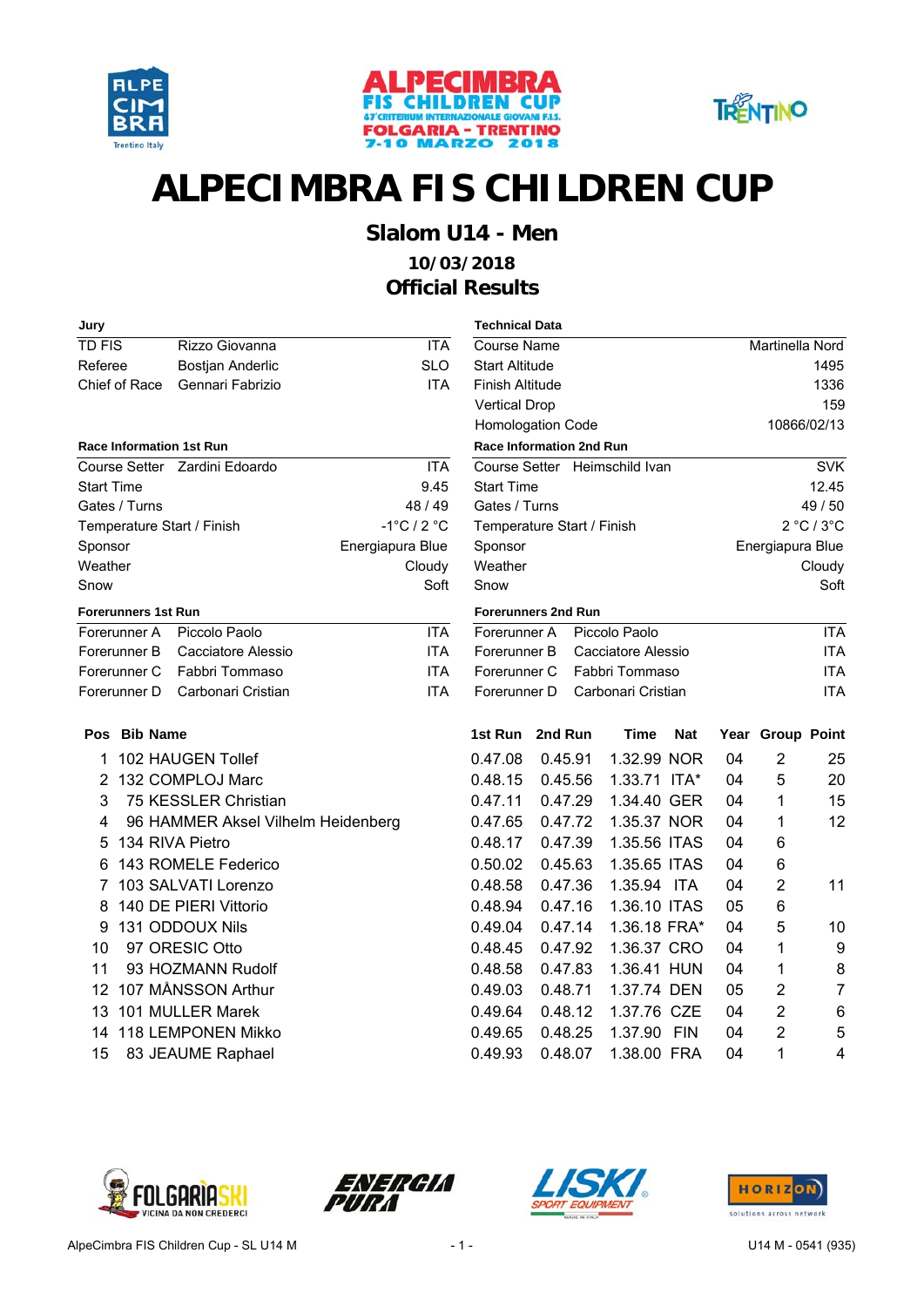





|    |                   | 16 135 BERTAGNOLLI Alessandro         | 0.49.79          | 0.48.80         | 1.38.59 ITAS                   | 04 | 6                       |                |
|----|-------------------|---------------------------------------|------------------|-----------------|--------------------------------|----|-------------------------|----------------|
| 17 |                   | 98 STEENSTRA Lars                     |                  |                 | 0.50.09  0.48.64  1.38.73  NED | 04 | 1                       | 3              |
|    |                   | 18 111 ZBASNIK Niko                   |                  |                 | 0.50.05  0.48.79  1.38.84  CRO | 04 | $\overline{2}$          | $\overline{a}$ |
|    |                   | 19 136 KAUFMANN Mathias               | 0.49.75  0.49.50 |                 | 1.39.25 ITAS                   | 04 | 6                       |                |
|    |                   | 20 142 BALDO Edoardo                  |                  | 0.50.36 0.48.97 | 1.39.33 ITAS                   | 05 | 6                       |                |
| 21 |                   | 81 MARXER Samuel                      | 0.50.02          | 0.49.80         | 1.39.82 LIE                    | 04 | $\mathbf{1}$            | 1              |
|    |                   | 22 123 BERNARDI Gregorio              | 0.51.65 0.48.23  |                 | 1.39.88 ITA*                   | 04 | 5                       |                |
|    |                   | 23 117 VAN MARWIJK Marijn             | 0.50.82 0.49.73  |                 | 1.40.55 NED                    | 04 | $\overline{c}$          |                |
|    |                   | 24 112 SZELAG Piotr                   | 0.50.68          | 0.50.18         | 1.40.86 POL                    | 04 | $\overline{2}$          |                |
| 25 |                   | 90 VOLENTAR Jaka                      |                  | 0.52.52 0.49.57 | 1.42.09 SLO                    | 04 | 1                       |                |
|    |                   | 26 124 KIERKOWSKI Juliusz             | 0.52.09          | 0.50.05         | 1.42.14 POL*                   | 04 | 5                       |                |
| 27 |                   | 77 ARAMBURO Lucas                     |                  |                 | 0.53.99  0.48.19  1.42.18  CHI | 04 | $\mathbf{1}$            |                |
|    |                   | 28 104 ENDRAS Fabian                  | 0.50.37          | 0.51.87         | 1.42.24 GER                    | 04 | $\overline{2}$          |                |
| 29 |                   | 84 DIMITRIJEVIĆ Andreja               | 0.50.94          | 0.51.73         | 1.42.67 SRB                    | 04 | 1                       |                |
| 30 |                   | 72 USTARIZ Diogenes                   |                  |                 | 0.51.06  0.52.36  1.43.42 ARG  | 04 | 1                       |                |
| 31 |                   | 95 CAPUTI Valentino                   | 0.51.62          | 0.51.93         | 1.43.55 BRA                    | 04 | 1                       |                |
|    |                   | 32 128 BARBERO Luca                   | 0.52.98  0.50.95 |                 | 1.43.93 ARG*                   | 04 | $\mathbf 5$             |                |
| 33 |                   | 82 SIGURDSSON Jon Erik                | 0.51.94          | 0.53.27         | 1.45.21 ISL                    | 04 | 1                       |                |
|    |                   | 34 116 LUZZARDI Joaquin               | 0.53.37          | 0.51.94         | 1.45.31 ARG                    | 05 | $\overline{\mathbf{c}}$ |                |
|    |                   | 35 106 VOJNOVIĆ Dušan                 | 0.53.82  0.52.31 |                 | 1.46.13 SRB                    | 04 | $\mathbf{2}$            |                |
|    |                   | 36 120 GUDMUNDSSON Gudjon             | 0.53.80  0.52.71 |                 | 1.46.51 ISL                    | 05 | 3                       |                |
| 37 |                   | 94 KRASHNIAK Alexander                | 0.53.76  0.54.64 |                 | 1.48.40 BUL                    | 04 | 1                       |                |
|    |                   | 38 108 GARDARSSON Stefan Leo          | 0.56.67          | 0.53.57         | 1.50.24 ISL                    | 05 | $\overline{2}$          |                |
|    | 39 100 UPTON Jack |                                       | 1.03.14          | 0.48.71         | 1.51.85 GBR                    | 04 | $\overline{2}$          |                |
|    |                   | 40 126 PIANTONI STEFANO Franco        | 0.56.91          | 0.55.12         | 1.52.03 ARG*                   | 05 | 5                       |                |
| 41 |                   | 85 LAUGHLAND Max                      | 1.02.39          | 0.49.88         | 1.52.27 GBR                    | 04 | 1                       |                |
|    |                   | 42 130 GRAVIER Benicio                | 0.56.97          | 0.55.32         | 1.52.29 ARG*                   | 05 | 5                       |                |
|    |                   | 43 129 ANDERSEN Christian             | 0.59.94          | 0.58.85         | 1.58.79 DEN*                   | 05 | 5                       |                |
|    |                   | 44 122 KORCZAK Tomasz                 | 1.10.61          | 0.51.37         | 2.01.98 POL*                   | 04 | 5                       |                |
|    |                   | 45 119 SØRENSEN Aksel Emborg Støvring | 0.56.83          | 1.08.73         | 2.05.56 DEN                    | 05 | 3                       |                |
| 46 |                   | 99 VANNUCCI Enrico                    | 1.10.78          | 1.08.89         | 2.19.67 RSM                    | 04 | 1                       |                |
|    |                   |                                       |                  |                 |                                |    |                         |                |

#### *Did Not Start 1st Run (2)*

| <b>Bib Name</b>             | Nat         |    | Year Group |
|-----------------------------|-------------|----|------------|
| 76 KARPUSHYN Maksym         | <b>UKR</b>  | 04 | 1          |
| 141 FERRETTI Jacopo         | <b>ITAS</b> | 04 | 6          |
| Did Not Finish 1st Run (12) |             |    |            |
| <b>Bib Name</b>             | Nat         |    | Year Group |
| 79 IOANNIDES Theodoros      | CYP         | 04 | 1          |
| 80 SOSNOWSKI Mikolaj        | POL         | 04 |            |

87 RYSKA Daniel **CZE** 04 1 92 MAČAR Milivoje **BIH** 04 1 109 BÁNYAI Attila and a strong and a strong strong strong strong strong strong strong strong strong strong strong strong strong strong strong strong strong strong strong strong strong strong strong strong strong strong str 110 HALLEUX Antoine **BEL** 04 2

- 113 MAZGUT David No. 2 SVK 04 2
- 115 ANDERLIČ Jakob SLO 04 2







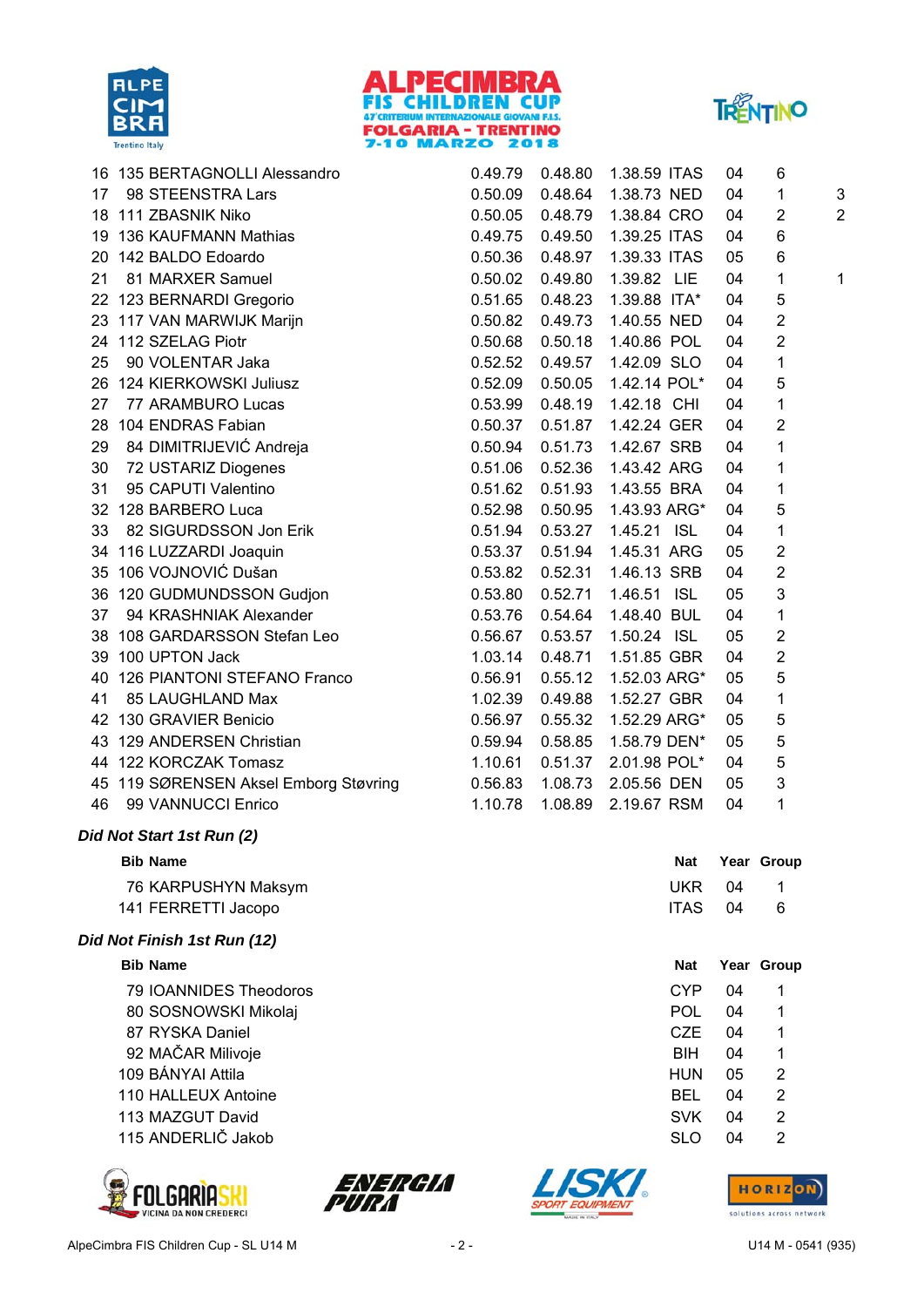





| Disqualified 1st Run (2) |             |      |    |  |  |
|--------------------------|-------------|------|----|--|--|
| 138 SKER Maks            | <b>ITAS</b> | 04   | 6  |  |  |
| 127 STOLEAR Evan         | FRA*        | በ4   | -5 |  |  |
| 125 ZAJACZKOWSKI Maksym  | POL*        | - 05 | 5  |  |  |
| 121 CLAUSING Mees        | NED.        | 04   |    |  |  |
|                          |             |      |    |  |  |

| <b>Bib Name</b>       | <b>Notes</b>   | Nat  |      | Year Group |
|-----------------------|----------------|------|------|------------|
| 73 CANTELE Alessandro | Gate 43 MEX 04 |      |      |            |
| 86 LINNATSALO Rene    | Gate 4         | FIN. | - 05 |            |

### *Did Not Finish 2nd Run (10)*

| <b>Bib Name</b>                | <b>Nat</b>  |    | Year Group     |
|--------------------------------|-------------|----|----------------|
| 74 RUFFINI Robert              | <b>SVK</b>  | 04 | 1              |
| 78 KELLY James                 | <b>AUS</b>  | 04 | 1              |
| 88 PREISLER Oscar              | <b>DEN</b>  | 04 | 1              |
| 89 KUYLEN Nando                | BEL         | 04 | 1              |
| 91 HARMAN Jack                 | NZL         | 04 | 1              |
| 105 MARKIDES Elyas             | <b>CYP</b>  | 04 | $\overline{2}$ |
| 114 BLANC Romain               | <b>FRA</b>  | 04 | $\overline{2}$ |
| 133 BORDIGNON Christian Madsen | DEN*        | 05 | 5              |
| 137 GIRARDI Edoardo            | <b>ITAS</b> | 04 | 6              |
| 139 TESTA Gianluca             | <b>ITAS</b> | 04 | 6              |
| Disqualified 2nd Run (1)       |             |    |                |

| <b>Bib Name</b>   | <b>Notes</b> |    | Nat Year Group |
|-------------------|--------------|----|----------------|
| 71 GRAZIANO Luigi | Gate 39 ITA  | 04 |                |

Rizzo Giovanna (ITA) - 935 TD FIS







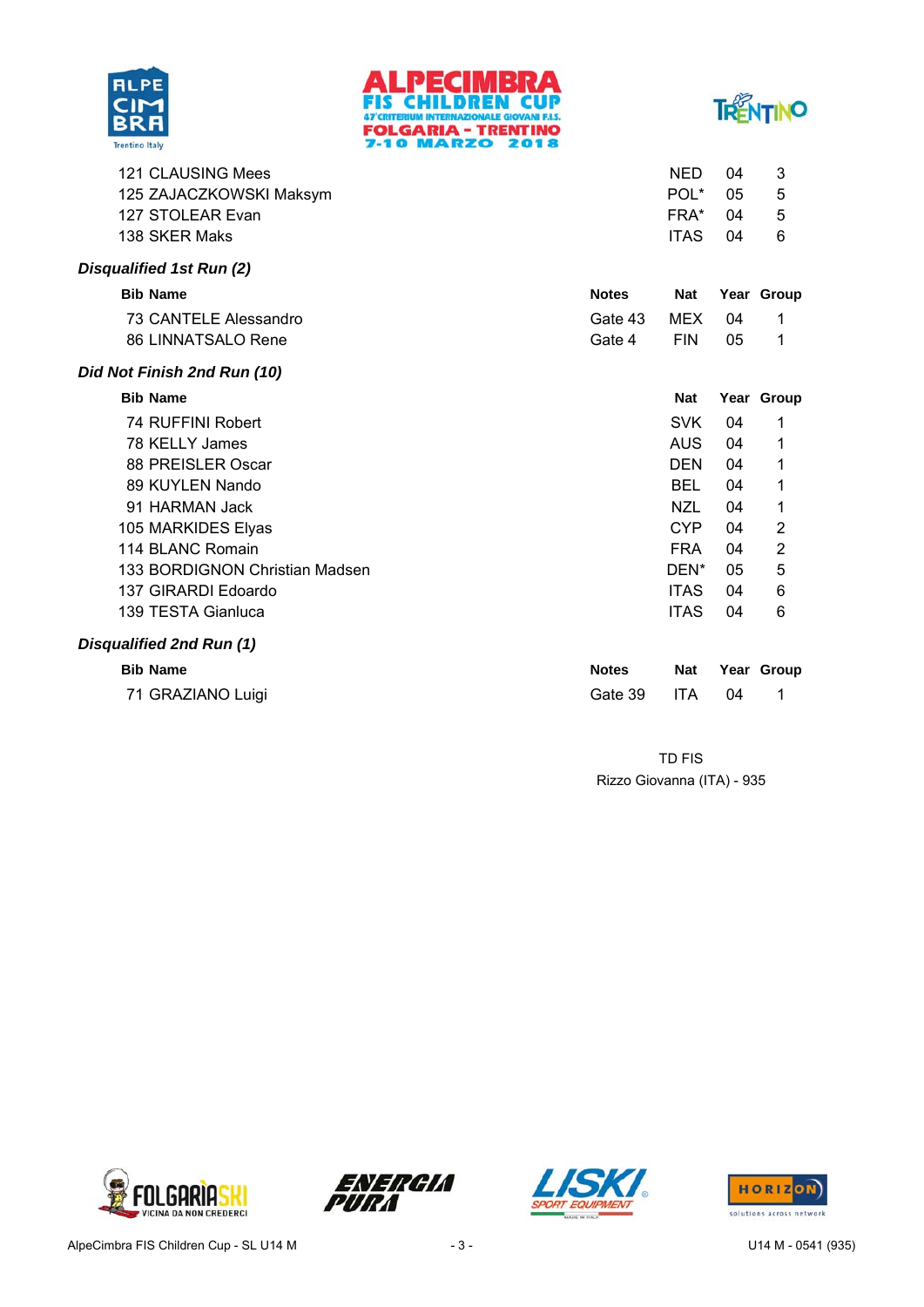





## **Slalom U16 - Women**

### **09/03/2018 Official Results**

| Jury                            |                              |                                 | <b>Technical Data</b>           |                            |                                 |
|---------------------------------|------------------------------|---------------------------------|---------------------------------|----------------------------|---------------------------------|
| TD FIS                          | Dekleva Janez                | <b>SLO</b>                      | <b>Course Name</b>              |                            | Martinella Nord                 |
| Referee                         | Kurki Mikael                 | <b>FIN</b>                      | <b>Start Altitude</b>           |                            | 1495                            |
| Chief of Race                   | Conci Lorenzo                | <b>ITA</b>                      | Finish Altitude                 |                            | 1336                            |
|                                 |                              |                                 | <b>Vertical Drop</b>            |                            | 159                             |
|                                 |                              |                                 | <b>Homologation Code</b>        |                            | 10866/02/13                     |
| <b>Race Information 1st Run</b> |                              |                                 | <b>Race Information 2nd Run</b> |                            |                                 |
|                                 | Course Setter Claudio Neuroz | <b>ITA</b>                      |                                 | Course Setter Murovec Miha | <b>SLC</b>                      |
| <b>Start Time</b>               |                              | 9.00                            | <b>Start Time</b>               |                            | 12.30                           |
| Gates / Turns                   |                              | 54 / 52                         | Gates / Turns                   |                            | 52 / 50                         |
| Temperature Start / Finish      |                              | $-3^{\circ}$ C - 0 $^{\circ}$ C | Temperature Start / Finish      |                            | $-2^{\circ}$ C - 0 $^{\circ}$ C |
| Sponsor                         |                              | Energiapura Blue                | Sponsor                         |                            | Energiapura Blue                |
| Weather                         |                              | Clouy                           | Weather                         |                            | Clouy                           |
| Snow                            |                              | Compact                         | Snow                            |                            | Compact                         |
| <b>Forerunners 1st Run</b>      |                              |                                 | <b>Forerunners 2nd Run</b>      |                            |                                 |
| Forerunner A                    | Bassualdo Maximo             | <b>ARG</b>                      | Forerunner A                    | Bassualdo Maximo           | <b>ARG</b>                      |
| Forerunner B                    | Patrik Van Loom              | <b>ITA</b>                      | Forerunner B                    | Patrik Van Loom            | <b>ITA</b>                      |
| Forerunner C                    | Werner Krause                | <b>ITA</b>                      | Forerunner C                    | Werner Krause              | <b>ITA</b>                      |
|                                 |                              |                                 |                                 |                            |                                 |
|                                 |                              |                                 |                                 |                            |                                 |

| <b>Technical Data</b>           |                            |                                 |
|---------------------------------|----------------------------|---------------------------------|
| Course Name                     |                            | Martinella Nord                 |
| Start Altitude                  |                            | 1495                            |
| Finish Altitude                 |                            | 1336                            |
| <b>Vertical Drop</b>            |                            | 159                             |
| <b>Homologation Code</b>        |                            | 10866/02/13                     |
| <b>Race Information 2nd Run</b> |                            |                                 |
|                                 | Course Setter Murovec Miha | <b>SLO</b>                      |
| <b>Start Time</b>               |                            | 12.30                           |
| Gates / Turns                   |                            | 52/50                           |
| Temperature Start / Finish      |                            | $-2^{\circ}$ C - 0 $^{\circ}$ C |
| Sponsor                         |                            | Energiapura Blue                |
| Weather                         |                            | Clouy                           |
| Snow                            |                            | Compact                         |
| <b>Forerunners 2nd Run</b>      |                            |                                 |
| Forerunner A                    | Bassualdo Maximo           | ARG                             |
| Forerunner B                    | Patrik Van Loom            | ITA                             |

| <b>Pos</b>     | <b>Bib Name</b>                    | 1st Run | 2nd Run | <b>Time</b>    | Nat        |    | Year Group Point |    |
|----------------|------------------------------------|---------|---------|----------------|------------|----|------------------|----|
|                | 13 DZENIFERA Germane               | 0.44.81 | 0.43.49 | 1.28.30 LAT    |            | 03 | 1                | 25 |
| $\overline{2}$ | 5 POHJOLAINEN Rosa                 | 0.46.63 | 0.44.40 | 1.31.03        | <b>FIN</b> | 03 | 1                | 20 |
| 3              | 3 ZOLLER Sarah                     | 0.45.93 | 0.45.29 | 1.31.22 SUI    |            | 02 | 1                | 15 |
| 4              | 53 ARONSSON ELFMAN Hanna           | 0.47.46 | 0.44.06 | 1.31.52 SWE    |            | 02 | 2                | 12 |
| 5              | 6 MATHIOU Sophie                   | 0.46.60 | 0.45.16 | 1.31.76 ITA    |            | 02 | 1                | 11 |
| 6              | 1 NOVAKOVA Barbora                 | 0.47.51 | 0.45.87 | 1.33.38 CZE    |            | 02 | 1                | 10 |
| 7              | 21 JANCOVA Rebeka                  | 0.48.08 | 0.46.16 | 1.34.24 SVK    |            | 03 | 1                | 9  |
| 8              | 45 SOLA Beatrice                   | 0.48.72 | 0.45.70 | 1.34.42 ITA    |            | 03 | 2                | 8  |
| 9              | 57 LIPP Elina                      | 0.48.89 | 0.45.99 | 1.34.88 GER    |            | 02 | 3                | 7  |
| 10             | 73 MALM Cecilia                    | 0.49.90 | 0.45.06 | 1.34.96 SWE    |            | 02 | 4                | 6  |
| 11             | 77 LODA Ludovica                   | 0.50.28 | 0.44.76 | $1.35.04$ ITA* |            | 03 | 5                | 5  |
| 12             | 2 MUROVEC Nika                     | 0.48.73 | 0.46.39 | 1.35.12 SLO    |            | 02 | 1                | 4  |
| 13             | 18 NIELSSEN Carmen Sofie Lapingcao | 0.48.87 | 0.46.28 | 1.35.15 NOR    |            | 03 | 1                | 3  |
| 14             | 52 DIETRICH Anna                   | 0.49.59 | 0.45.80 | 1.35.39 SUI    |            | 02 | $\overline{2}$   | 2  |
| 15             | 43 OPLOTNIK Anja                   | 0.49.30 | 0.46.17 | 1.35.47 SLO    |            | 02 | 2                | 1  |







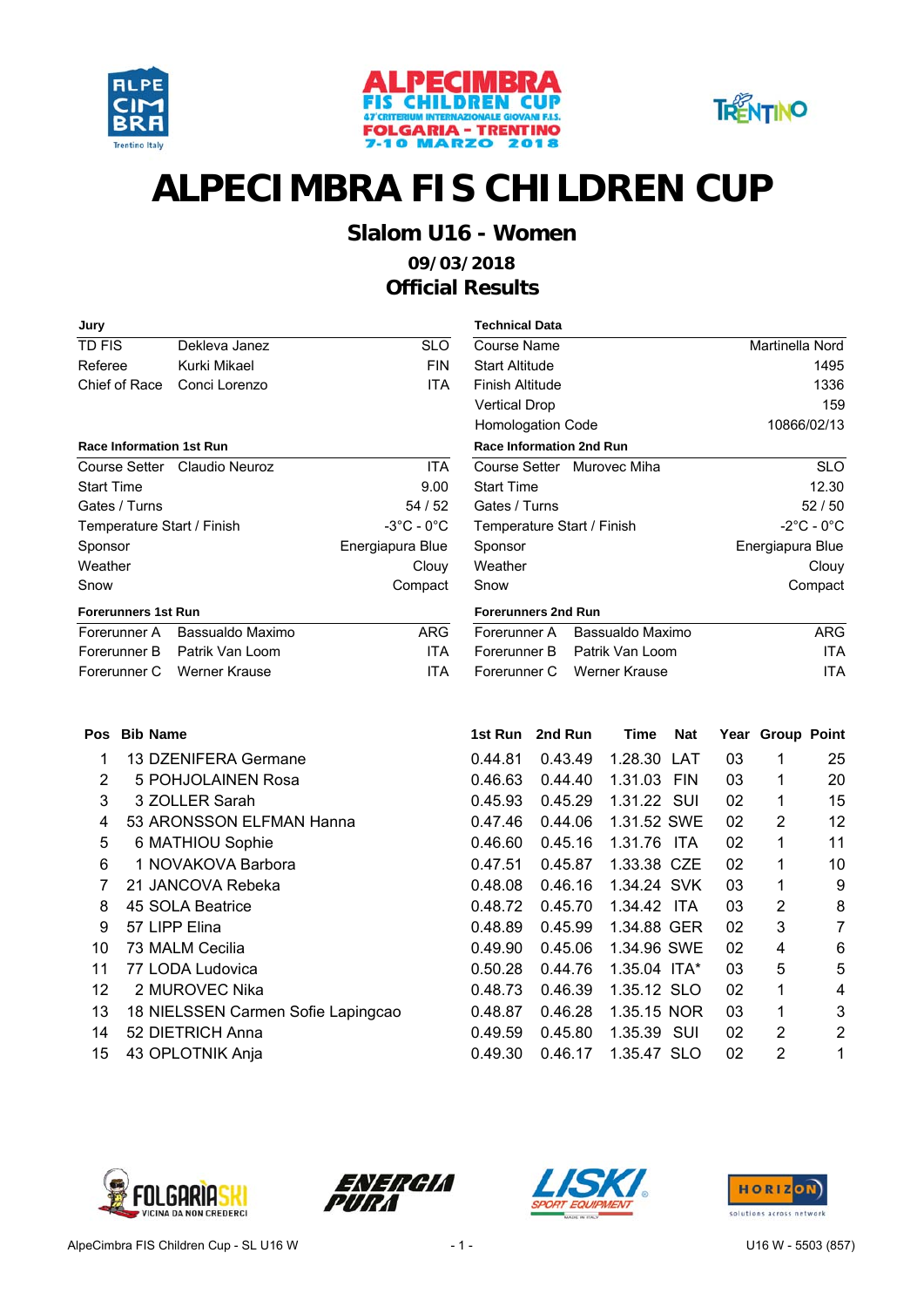





| 16 | 7 WAKATSUKI Yuuka           | 0.48.25 | 0.47.48 | 1.35.73 JPN           | 02 | 1                       |
|----|-----------------------------|---------|---------|-----------------------|----|-------------------------|
| 17 | 12 LAPLACE Alexandra        | 0.48.56 | 0.47.39 | 1.35.95 BUL           | 02 | $\mathbf 1$             |
| 18 | 81 EISENLENDE Magdalen      | 0.50.65 | 0.45.70 | 1.36.35 ITAS          | 02 | $\,6$                   |
| 19 | 34 HORTON Siena             | 0.49.51 | 0.46.93 | 1.36.44 GBR           | 02 | $\overline{c}$          |
| 20 | 71 PIZZATO Lucia            | 0.49.83 | 0.46.62 | 1.36.45 ITA           | 02 | 3                       |
| 21 | 16 SZOLLOS Noa              | 0.49.23 | 0.47.27 | 1.36.50 ISR           | 03 | 1                       |
| 22 | 48 EILERTSEN Johanne        | 0.49.66 | 0.47.13 | 1.36.79 NOR           | 02 | $\boldsymbol{2}$        |
| 23 | 39 FEDOROVA Ksenia          | 0.49.65 | 0.47.17 | 1.36.82 RUS           | 02 | $\mathbf 2$             |
| 24 | 41 MIZUTANI Miho            | 0.50.16 | 0.46.75 | 1.36.91 JPN           | 03 | $\sqrt{2}$              |
| 25 | 19 ARAMBURO Emilia          | 0.50.68 | 0.46.73 | 1.37.41 CHI           | 02 | $\mathbf 1$             |
| 26 | 87 PICININI Chiara          | 0.50.69 | 0.47.34 | 1.38.03 ITAS          | 03 | $\,6\,$                 |
| 27 | 9 NÄSCHER Sarah             | 0.50.08 | 0.48.27 | 1.38.35 LIE           | 03 | 1                       |
| 28 | 27 VOLMER Yara              | 0.50.76 | 0.47.84 | 1.38.60 NED           | 03 | 1                       |
| 29 | 15 PEREYRA IRAOLA Esperanza | 0.50.07 | 0.48.62 | 1.38.69 ARG           | 02 | 1                       |
| 30 | 51 PALLARI Riia             | 0.51.47 | 0.47.44 | 1.38.91 FIN           | 03 | $\boldsymbol{2}$        |
| 31 | 64 JANLERT Klara            | 0.51.40 | 0.47.99 | 1.39.39 SWE           | 02 | $\mathsf 3$             |
| 32 | 67 KOMPAN Jera              | 0.50.47 | 0.49.49 | 1.39.96 SLO           | 02 | $\mathsf 3$             |
| 33 | 28 HOPEK Gabriela           | 0.51.60 | 0.48.72 | 1.40.32 POL           | 02 | $\mathbf 1$             |
| 34 | 82 TREVISAN Ginevra         | 0.52.36 | 0.48.26 | 1.40.62 ITAS          | 03 | $\,6$                   |
| 35 | 80 VARINI Carlotta          | 0.51.69 | 0.49.03 | 1.40.72 ITAS          | 03 | $\,6\,$                 |
| 36 | 49 STRACHANOVA Silvia       | 0.51.70 | 0.49.15 | 1.40.85 SVK           | 02 | $\mathbf 2$             |
| 37 | 83 CALABA Alice             | 0.53.05 | 0.47.83 | 1.40.88 ITAS          | 02 | $\,6$                   |
| 38 | 84 BERTOLA Martina          | 0.52.12 | 0.48.87 | 1.40.99 ITAS          | 03 | $\,6\,$                 |
| 39 | 38 BABOS Panna              | 0.51.90 | 0.49.40 | 1.41.30 HUN           | 03 | $\sqrt{2}$              |
| 40 | 76 ANTONUCCI Giulia         | 0.52.71 | 0.48.71 | 1.41.42 ITA*          | 02 | $\sqrt{5}$              |
| 41 | 89 INSAM Denise             | 0.53.21 | 0.50.35 | 1.43.56 ITAS          | 02 | $\,6\,$                 |
| 42 | 42 ĐUROVIĆ Katarina         | 0.53.54 | 0.51.10 | 1.44.64 SRB           | 03 | $\boldsymbol{2}$        |
| 43 | 88 KOSTNER Chayenne         | 0.56.08 | 0.48.67 | 1.44.75 ITAS          | 03 | $\,6\,$                 |
| 44 | 32 SAINT ANTONIN Sofia      | 0.53.28 | 0.51.57 | 1.44.85 ARG           | 02 | $\overline{c}$          |
| 45 | 37 SKROBANSKA Simona        | 0.54.66 | 0.51.36 | 1.46.02 BUL           | 02 | $\boldsymbol{2}$        |
| 46 | 46 KANTRADZIC Aisa          | 0.54.25 | 0.52.76 | 1.47.01 BIH           | 02 | $\mathbf 2$             |
| 47 | 24 THORDARDOTTIR Klara      | 0.56.55 | 0.53.88 | <b>ISL</b><br>1.50.43 | 02 | $\mathbf 1$             |
| 48 | 31 BOURBON Fien             | 0.53.09 | 0.57.70 | 1.50.79 BEL           | 03 | $\overline{2}$          |
| 49 | 75 MONTI Sofia Luz          | 0.57.14 | 0.54.23 | 1.51.37 ARG*          | 02 | 5                       |
| 50 | 70 KORTVÉLYESSY Kata        | 0.59.09 | 0.52.81 | 1.51.90 HUN           | 02 | 3                       |
| 51 | 40 BROOMHEAD Elli-mae       | 0.57.10 | 0.55.48 | 1.52.58 AUS           | 03 | $\overline{\mathbf{c}}$ |
| 52 | 47 SIGURJONSDOTTIR Ran      | 1.00.29 | 0.57.07 | 1.57.36 ISL           | 03 | $\boldsymbol{2}$        |
| 53 | 36 KARADOLE Karla           | 1.08.24 | 0.51.98 | 2.00.22 CRO           | 03 | $\boldsymbol{2}$        |
| 54 | 25 VANDENBOGAERDE Amber     | 1.13.07 | 0.51.14 | 2.04.21 BEL           | 02 | 1                       |
| 55 | 8 TEN RAA Joyce             | 1.13.87 | 0.51.52 | 2.05.39 LUX           | 03 | 1                       |
| 56 | 35 ARMENI Thaleia           | 1.07.81 | 1.03.91 | 2.11.72 CYP           | 03 | 2                       |

### *Did Not Finish 1st Run (25)*

**Bib** Name **Nat Year** Group

4 BROZ Lora CRO 02 1 10 NYBERG Lisa SWE 02 1







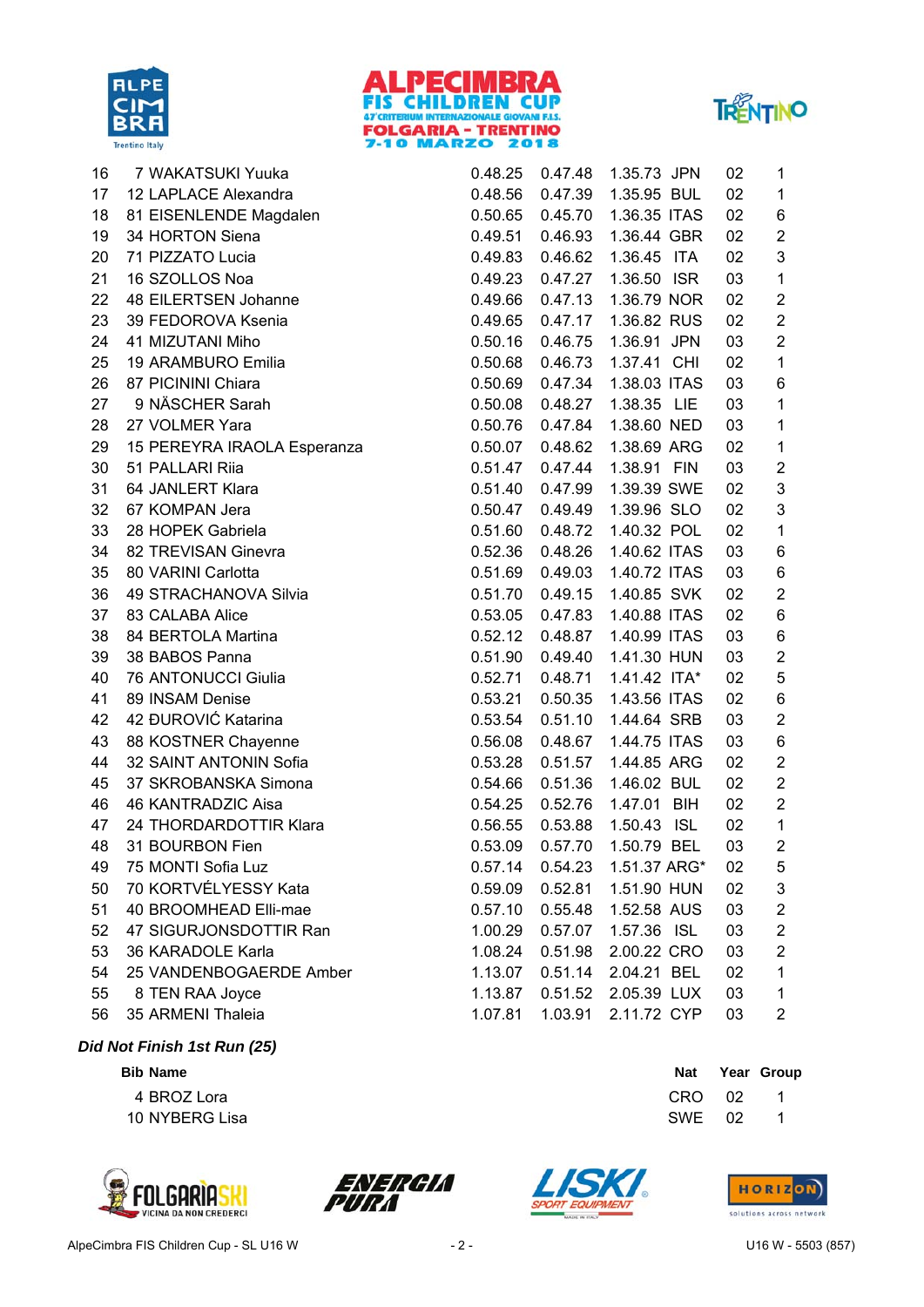





| 14 EPIPHANIOU Georgia          | <b>CYP</b>  | 02 | 1              |
|--------------------------------|-------------|----|----------------|
| 17 DANIELS Daisi               | <b>GBR</b>  | 02 | 1              |
| 20 GRBOVIĆ Zoja                | <b>SRB</b>  | 02 | 1              |
| 22 TROFIMOVA Anastasia         | <b>RUS</b>  | 03 | 1              |
| 23 GRASSL Sarah                | <b>GER</b>  | 02 | 1              |
| 30 KLUG Kiara                  | <b>GER</b>  | 03 | 2              |
| 33 HRESKA Katarzyna            | <b>POL</b>  | 02 | 2              |
| 44 SIGNE Elisa                 | CHI.        | 03 | 2              |
| 50 BÜHLER Christina            | <b>LIE</b>  | 03 | 2              |
| 54 TREJBALOVA Linda            | <b>CZE</b>  | 03 | $\overline{2}$ |
| 55 RINTANEN Fanny              | <b>FIN</b>  | 02 | 3              |
| 56 DURRER Delia                | SUI         | 02 | 3              |
| 58 LINNEBERG Cristina          | CHI.        | 03 | 3              |
| 60 PISSARIDES Stavri           | <b>CYP</b>  | 02 | 3              |
| 62 LUNDER Cathinka             | <b>NOR</b>  | 03 | 3              |
| 65 ROSENKJAER Catalina Julieta | <b>ARG</b>  | 02 | 3              |
| 66 SKARBEK MALCZEWSKA Anna     | <b>POL</b>  | 03 | 3              |
| 68 FOSTER Sophie               | <b>GBR</b>  | 03 | 3              |
| 69 GRITSCH Marie               | <b>LIE</b>  | 03 | 3              |
| 72 NOVIKOVA Vasilisa           | <b>RUS</b>  | 03 | 3              |
| 74 SINIGOI Caterina            | ITA*        | 03 | 5              |
| 85 LAZZERI Elena               | <b>ITAS</b> | 02 | 6              |
| 86 WEISER Emma                 | <b>ITAS</b> | 03 | 6              |
| Disqualified 1st Run (2)       |             |    |                |

| <b>Bib Name</b>      | <b>Notes</b>                  |  | Nat Year Group |
|----------------------|-------------------------------|--|----------------|
| 29 JONES Amelia      | Gate 26 AUS 03                |  |                |
| 79 USTARIZ Esmeralda | Gate 53 $\overline{A}$ RG* 03 |  | - 5            |
|                      |                               |  |                |

### *Did Not Start 2nd Run (2)*

| <b>Bib Name</b>            | <b>Nat</b> |    | Year Group |
|----------------------------|------------|----|------------|
| 63 SUROVA Alica            | <b>SVK</b> | 02 | 3          |
| 78 THIECK Karen Natali     | ARG*       | 02 | 5          |
| Did Not Finish 2nd Run (3) |            |    |            |
| <b>Bib Name</b>            | <b>Nat</b> |    | Year Group |
| 11 ALIC Esma               | <b>BIH</b> | 02 | 1          |
| 26 TÓTH Zita               | <b>HUN</b> | 02 | 1          |
| 59 ZOUHAROVA Natalie       | CZE        | 02 | 3          |
|                            |            |    |            |

### *Disqualified 2nd Run (1)*

| <b>Bib Name</b> | <b>Notes</b> |        | Nat Year Group |
|-----------------|--------------|--------|----------------|
| 61 MAEDA Riri   | Gate 4       | JPN 02 | - 3            |







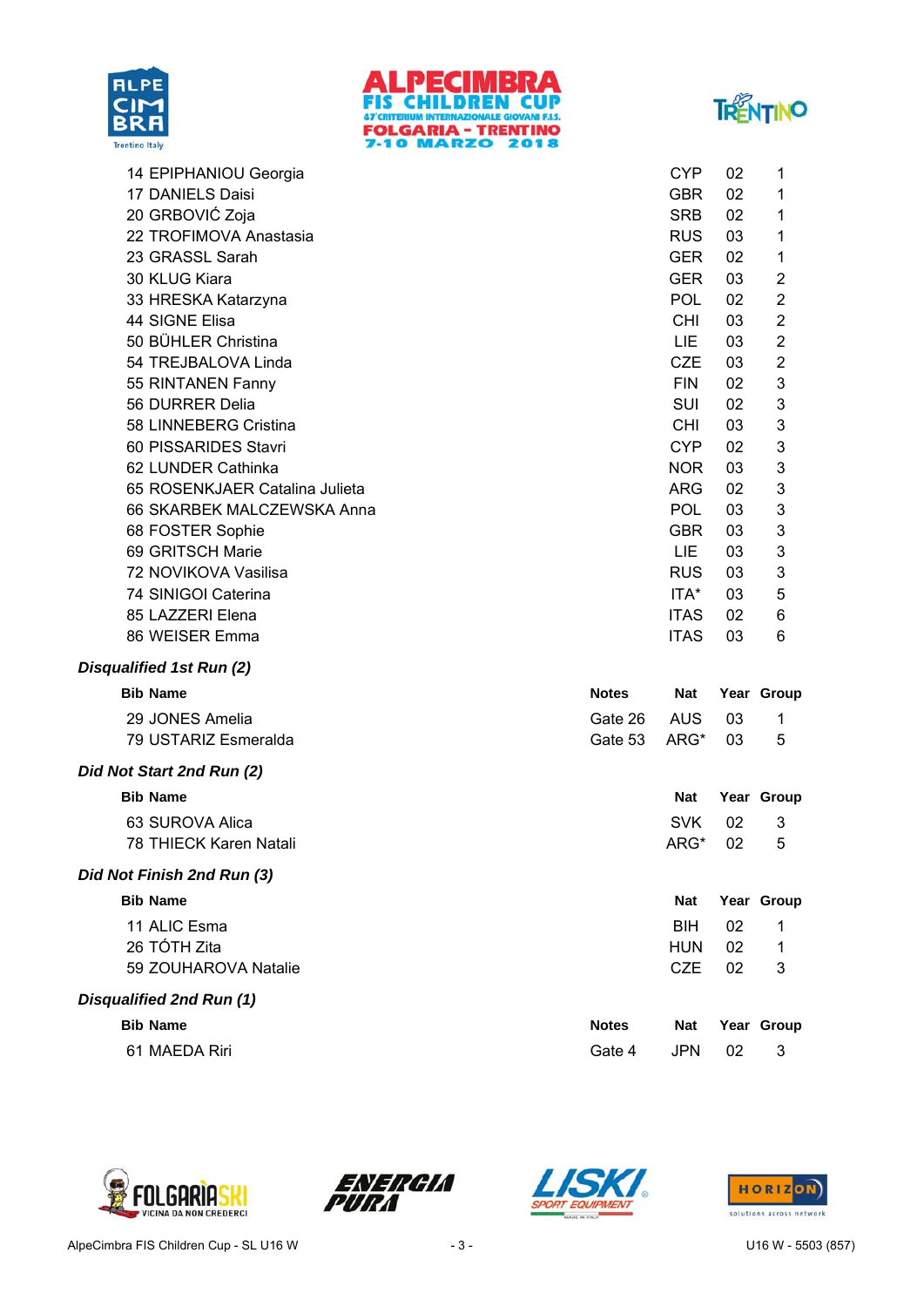





Dekleva Janez (SLO) - 857 TD FIS







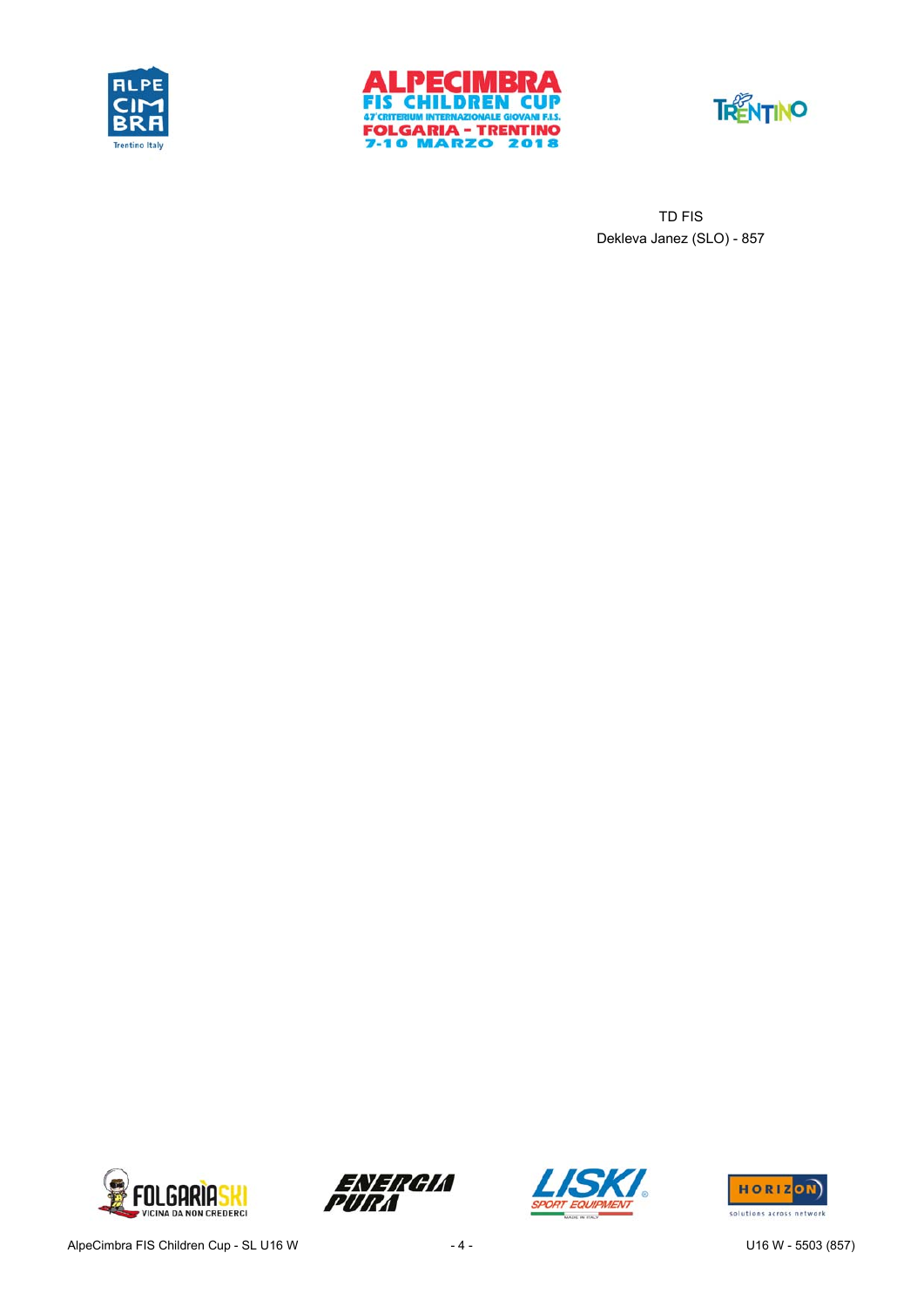





## **Slalom U16 - Men**

**09/03/2018 Official Results**

| Jury                            |                             |                               | <b>Technical Data</b>  |                                 |                      |            |    |                  |                               |
|---------------------------------|-----------------------------|-------------------------------|------------------------|---------------------------------|----------------------|------------|----|------------------|-------------------------------|
| <b>TD FIS</b>                   | Dekleva Janez               | <b>SLO</b>                    | Course Name            |                                 |                      |            |    | Martinella Nord  |                               |
| Referee                         | Kurki Mikael                | <b>FIN</b>                    | <b>Start Altitude</b>  |                                 |                      |            |    |                  | 1495                          |
| Chief of Race                   | Conci Lorenzo               | <b>ITA</b>                    | <b>Finish Altitude</b> |                                 |                      |            |    |                  | 1336                          |
|                                 |                             |                               | <b>Vertical Drop</b>   |                                 |                      |            |    |                  | 159                           |
|                                 |                             |                               |                        | Homologation Code               |                      |            |    |                  | 10866/02/13                   |
| <b>Race Information 1st Run</b> |                             |                               |                        | <b>Race Information 2nd Run</b> |                      |            |    |                  |                               |
|                                 | Course Setter Paolo Giacosa | <b>ITA</b>                    |                        | Course Setter Simen Tujet       |                      |            |    |                  | <b>NOR</b>                    |
| <b>Start Time</b>               |                             | 10.00                         | <b>Start Time</b>      |                                 |                      |            |    |                  | 13.30                         |
| Gates / Turns                   |                             | 52/50                         | Gates / Turns          |                                 |                      |            |    |                  | 53/51                         |
| Temperature Start / Finish      |                             | $0^{\circ}$ C - $2^{\circ}$ C |                        | Temperature Start / Finish      |                      |            |    |                  | $1^{\circ}$ C - $3^{\circ}$ C |
| Sponsor                         |                             | Energiapura Blue              | Sponsor                |                                 |                      |            |    | Energiapura Blue |                               |
| Weather                         |                             | Clouy                         | Weather                |                                 |                      |            |    |                  | Clouy                         |
| Snow                            |                             | Compact                       | Snow                   |                                 |                      |            |    |                  | Compact                       |
| <b>Forerunners 1st Run</b>      |                             |                               |                        | <b>Forerunners 2nd Run</b>      |                      |            |    |                  |                               |
| Forerunner A                    | Bassualdo Maximo            | <b>ARG</b>                    | Forerunner A           |                                 | Bassualdo Maximo     |            |    |                  | <b>ARG</b>                    |
| Forerunner B                    | Patrik Van Loom             | <b>ITA</b>                    | Forerunner B           |                                 | Patrik Van Loom      |            |    |                  | <b>ITA</b>                    |
| Forerunner C                    | <b>Werner Krause</b>        | <b>ITA</b>                    | Forerunner C           |                                 | <b>Werner Krause</b> |            |    |                  | <b>ITA</b>                    |
| Pos Bib Name                    |                             |                               | 1st Run                | 2nd Run                         | <b>Time</b>          | <b>Nat</b> |    | Year Group Point |                               |
|                                 | 123 TAPANAINEN Jaakko       |                               | 0.45.32                | 0.43.21                         | 1.28.53              | <b>FIN</b> | 02 | 1                | 25                            |
| 2                               | 144 SENNHOFER Marinus       |                               | 0.45.51                | 0.43.07                         | 1.28.58 GER          |            | 02 | 2                | 20                            |
| 3                               | 111 KIMISHIMA Ohra          |                               | 0.45.37                | 0.43.95                         | 1.29.32 JPN          |            | 02 | 1                | 15                            |
| 4                               | 184 HOFSTEDT Adam           |                               | 0.45.91                | 0.43.43                         | 1.29.34 SWE          |            | 02 | 4                | 12                            |
| 5                               | 190 SARACCO Edoardo         |                               | 0.47.07                | 0.42.67                         | 1.29.74 ITA*         |            | 03 | 5                | 11                            |
| 6                               | 189 BINI Lorenzo Thomas     |                               | 0.46.84                | 0.43.19                         | $1.30.03$ ITA*       |            | 02 | 5                | 10                            |
|                                 | 7 159 RODUIT Luc            |                               | 0.46.60                | 0.43.46                         | 1.30.06 SUI          |            | 02 | 3                | g                             |
| 8                               | 199 CINCELLI Fabian         |                               | 0.46.63                | 0.43.58                         | 1.30.21 ITAS         |            | 02 | 6                |                               |

| <b>Technical Data</b>            |                               |
|----------------------------------|-------------------------------|
| Course Name                      | Martinella Nord               |
| <b>Start Altitude</b>            | 1495                          |
| Finish Altitude                  | 1336                          |
| <b>Vertical Drop</b>             | 159                           |
| <b>Homologation Code</b>         | 10866/02/13                   |
| <b>Race Information 2nd Run</b>  |                               |
| Course Setter Simen Tujet        | <b>NOR</b>                    |
| <b>Start Time</b>                | 13.30                         |
| Gates / Turns                    | 53/51                         |
| Temperature Start / Finish       | $1^{\circ}$ C - $3^{\circ}$ C |
| Sponsor                          | Energiapura Blue              |
| Weather                          | Clouy                         |
| Snow                             | Compact                       |
| <b>Forerunners 2nd Run</b>       |                               |
| Bassualdo Maximo<br>Forerunner A | ARG                           |
| Patrik Van Loom<br>Forerunner B  | ITA                           |

| s Bib Name                 | 1st Run | 2nd Run | Time           | <b>Nat</b> |    | Year Group Point |                |
|----------------------------|---------|---------|----------------|------------|----|------------------|----------------|
| 1 123 TAPANAINEN Jaakko    | 0.45.32 | 0.43.21 | 1.28.53 FIN    |            | 02 | 1                | 25             |
| 2 144 SENNHOFER Marinus    | 0.45.51 | 0.43.07 | 1.28.58 GER    |            | 02 | 2                | 20             |
| 3 111 KIMISHIMA Ohra       | 0.45.37 | 0.43.95 | 1.29.32 JPN    |            | 02 | 1                | 15             |
| 4 184 HOFSTEDT Adam        | 0.45.91 | 0.43.43 | 1.29.34 SWE    |            | 02 | 4                | 12             |
| 5 190 SARACCO Edoardo      | 0.47.07 | 0.42.67 | $1.29.74$ ITA* |            | 03 | 5                | 11             |
| 6 189 BINI Lorenzo Thomas  | 0.46.84 | 0.43.19 | $1.30.03$ ITA* |            | 02 | 5                | 10             |
| 7 159 RODUIT Luc           | 0.46.60 | 0.43.46 | 1.30.06 SUI    |            | 02 | 3                | 9              |
| 8 199 CINCELLI Fabian      | 0.46.63 | 0.43.58 | 1.30.21 ITAS   |            | 02 | 6                |                |
| 9 186 DEL BELLO Alessandro | 0.46.91 | 0.43.38 | $1.30.29$ ITA* |            | 02 | 5                | 8              |
| 0 191 PARTH Max            | 0.47.17 | 0.43.65 | 1.30.82 ITAS   |            | 02 | 6                |                |
| 1 173 GRAEFE Philipp       | 0.46.95 | 0.44.12 | 1.31.07 GER    |            | 02 | 3                | $\overline{7}$ |
| 2 192 D'AMICO Edoardo      | 0.47.88 | 0.43.20 | 1.31.08 ITAS   |            | 02 | 6                |                |
| 3 101 DERIN Berkin         | 0.45.54 | 0.45.69 | 1.31.23 TUR    |            | 02 | 1                | 6              |
| 4 198 SEPPI Davide         | 0.47.74 | 0.43.66 | 1.31.40 ITAS   |            | 02 | 6                |                |
| 5 129 HOLTER Mikael Oscar  | 0.48.14 | 0.43.28 | 1.31.42 NOR    |            | 02 | 1                | 5              |
|                            |         |         |                |            |    |                  |                |



15 129 HOLTER Mikael Oscar

10 191 PARTH Max 11 173 GRAEFE Philipp 12 192 D'AMICO Edoardo 13 101 DERIN Berkin 14 198 SEPPI Davide





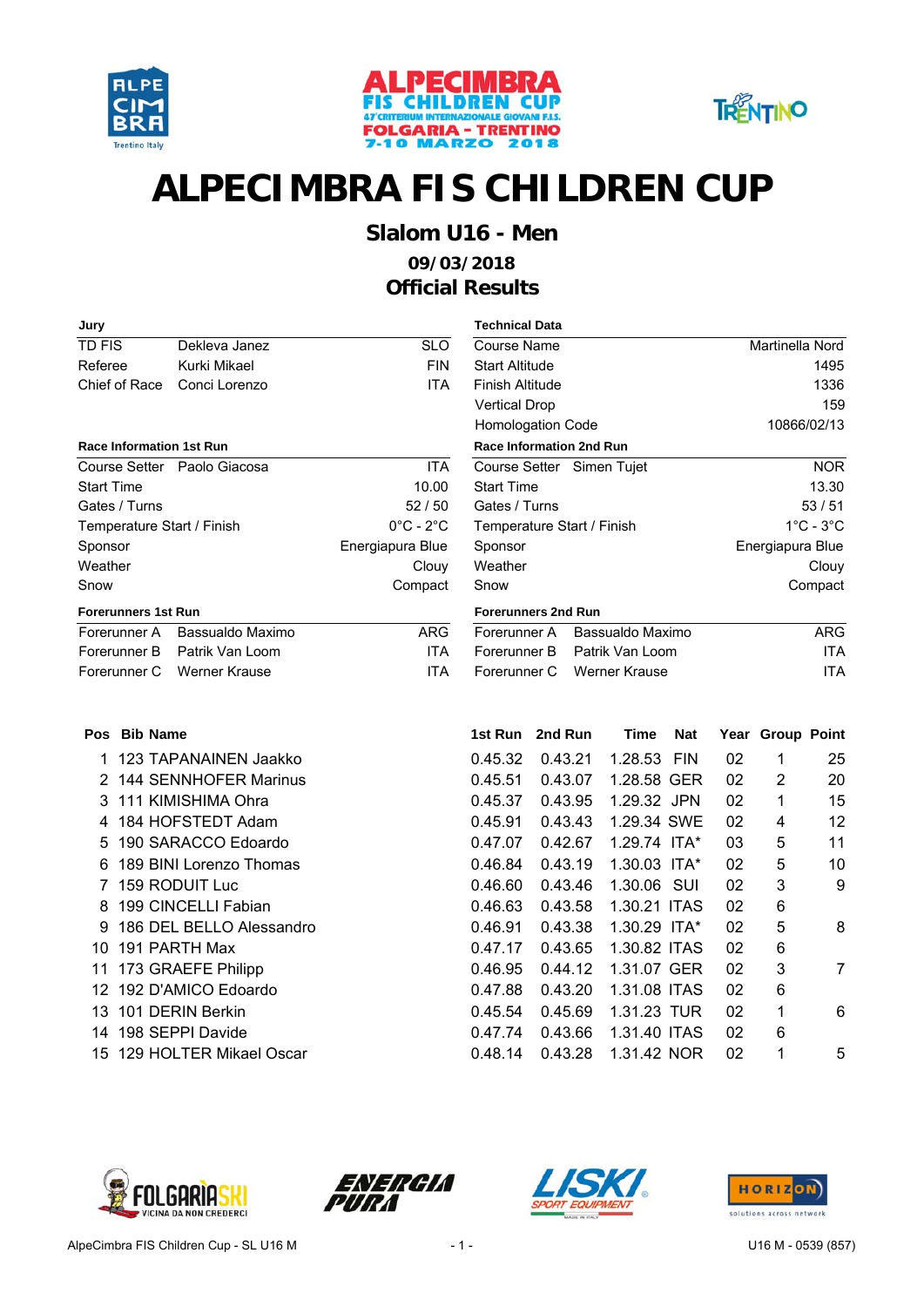





| 16 | 116 LJUTIC Tvrtko              | 0.47.44 | 0.44.15 | 1.31.59 CRO                     | 02 | 1                         | 4              |
|----|--------------------------------|---------|---------|---------------------------------|----|---------------------------|----------------|
|    | 17 172 BONIFACE Emile          | 0.47.84 |         | 0.43.78  1.31.62  ITA           | 02 | 3                         | 3              |
|    | 18 156 GILLBERG Oskar          |         |         | 0.47.53  0.44.16  1.31.69  SWE  | 02 | $\overline{c}$            | $\overline{a}$ |
|    | 19 137 HUNSHAMMER Adrian Minde |         |         | 0.48.13  0.43.59  1.31.72  NOR  | 02 | $\overline{\mathbf{c}}$   | 1              |
|    | 20 164 KROUPA Stepan           |         |         | 0.47.75  0.44.12  1.31.87  CZE  | 03 | $\ensuremath{\mathsf{3}}$ |                |
|    | 21 141 SZKOLA Bartosz          | 0.47.54 |         | 0.44.48  1.32.02  POL           | 02 | $\overline{c}$            |                |
|    | 22 179 AHS Albin               | 0.47.64 | 0.44.39 | 1.32.03 SWE                     | 02 | 3                         |                |
|    | 23 195 MARANER Thomas          | 0.48.43 | 0.43.66 | 1.32.09 ITAS                    | 02 | 6                         |                |
|    | 24 113 BACHER Jonas            | 0.48.96 | 0.43.28 | 1.32.24 ITA                     | 02 | 1                         |                |
|    | 25 132 MUSIKKA Mikael          | 0.48.07 | 0.44.20 | 1.32.27 FIN                     | 03 | $\overline{\mathbf{c}}$   |                |
|    | 26 150 STOJANOVIČ Rok          | 0.48.44 | 0.43.86 | 1.32.30 SLO                     | 02 | $\overline{2}$            |                |
|    | 27 194 ZANELLA Tommaso         |         |         | 0.48.69  0.44.00  1.32.69  ITAS | 02 | 6                         |                |
|    | 28 160 AŽNOH Rok               |         |         | 0.48.55  0.44.48  1.33.03  SLO  | 02 | 3                         |                |
|    | 29 158 KIISKI Dan              | 0.48.05 | 0.45.54 | 1.33.59 FIN                     | 02 | 3                         |                |
| 30 | 193 COSTANZO Francesco         | 0.48.78 | 0.45.69 | 1.34.47 ITAS                    | 02 | 6                         |                |
|    | 31 136 XHEPA Denni             | 0.49.31 | 0.45.23 | 1.34.54 ITA                     | 03 | $\overline{\mathbf{c}}$   |                |
|    | 32 148 CURIPAN Franco          | 0.49.08 | 0.45.50 | 1.34.58 ARG                     | 02 | $\overline{2}$            |                |
|    | 33 183 DIJKSMAN Christopher    | 0.48.80 | 0.46.02 | 1.34.82 NED                     | 03 | $\overline{\mathbf{4}}$   |                |
|    | 34 153 ABRISHAMI Diaco         | 0.48.84 | 0.46.32 | 1.35.16 GBR                     | 02 | $\overline{c}$            |                |
|    | 35 163 EIRAS Felipe            | 0.49.20 |         | 0.46.02 1.35.22 ARG             | 02 | 3                         |                |
|    | 36 165 CZARNIK Nicholas        |         |         | 0.49.04  0.46.27  1.35.31  POL  | 02 | 3                         |                |
|    | 37 110 STOILOV Konstantin      | 0.50.34 | 0.45.55 | 1.35.89 BUL                     | 02 | 1                         |                |
|    | 38 134 HOQUE Isbát             | 0.48.86 | 0.47.16 | 1.36.02 HUN                     | 02 | $\overline{2}$            |                |
|    | 39 167 GAMAN Ryuji             | 0.50.01 | 0.46.60 | 1.36.61 JPN                     | 02 | $\ensuremath{\mathsf{3}}$ |                |
|    | 40 170 DORULTÁN Péter          | 0.50.41 |         | 0.47.37 1.37.78 HUN             | 03 | 3                         |                |
|    | 41 103 BESZTERCZEY Kristóf     | 0.51.03 | 0.46.86 | 1.37.89 HUN                     | 03 | 1                         |                |
|    | 42 112 PIROZZI Nicolás         | 0.52.25 | 0.45.70 | 1.37.95 CHI                     | 02 | 1                         |                |
|    | 43 187 DE PELLEGRIN Santiago   |         |         | 0.50.36  0.47.89  1.38.25 ARG*  | 03 | 5                         |                |
|    | 44 133 ILIĆ Janko              | 0.51.15 |         | 0.48.97  1.40.12 SRB            | 03 | $\overline{c}$            |                |
|    | 45 161 CASE Toby               | 0.52.50 | 0.47.72 | 1.40.22 GBR                     | 02 | 3                         |                |
|    | 46 114 LINDFORS Nikolaj        | 0.50.26 | 0.50.11 | 1.40.37 LUX                     | 02 | 1                         |                |
|    | 47 109 GARDARSSON Jon Hakon    | 0.50.55 | 0.50.62 | 1.41.17 ISL                     | 02 | 1                         |                |
|    | 48 146 SZER Rory               | 0.52.46 | 0.51.00 | 1.43.46 AUS                     | 03 | $\overline{\mathbf{c}}$   |                |
|    | 49 171 GREGURIC Tin            | 0.54.30 | 0.50.93 | 1.45.23 CRO                     | 02 | 3                         |                |
|    | 50 151 KEGHIAN Joachim         | 0.56.11 | 0.54.26 | 1.50.37 LUX                     | 03 | $\overline{\mathbf{c}}$   |                |
|    | 51 157 RAPPAGLIOSI Alessio     | 1.04.90 | 0.46.82 | 1.51.72 BEL                     | 02 | $\mathbf 2$               |                |
|    | 52 185 AYERZA Rufino Alberto   | 1.02.79 | 0.48.99 | 1.51.78 ARG*                    | 02 | 5                         |                |
|    | 53 131 TAMAGNINI Alberto       | 0.58.99 | 0.56.03 | 1.55.02 RSM                     | 02 | 1                         |                |
|    | 54 126 HAKOBYAN Robert         | 1.07.23 | 1.03.04 | 2.10.27 ARM                     | 03 | 1                         |                |
|    |                                |         |         |                                 |    |                           |                |

*Did Not Start 1st Run (1)*

**Bib** Name **Nat Year** Group

145 NESTLER Samuel **LIE** 03 2

*Did Not Finish 1st Run (26)*

**Bib Name Nat Year Group** 102 GLASSEY Maxime SUI 02 102 SUI 02 102 SUI 02 102 SUI 02 102 SUI 02 102 SUI 02 102 SUI 02 102 SUI 02 102 SU







| aι |    | iedi Uluup |  |
|----|----|------------|--|
| JI | 02 | 1          |  |
|    |    |            |  |

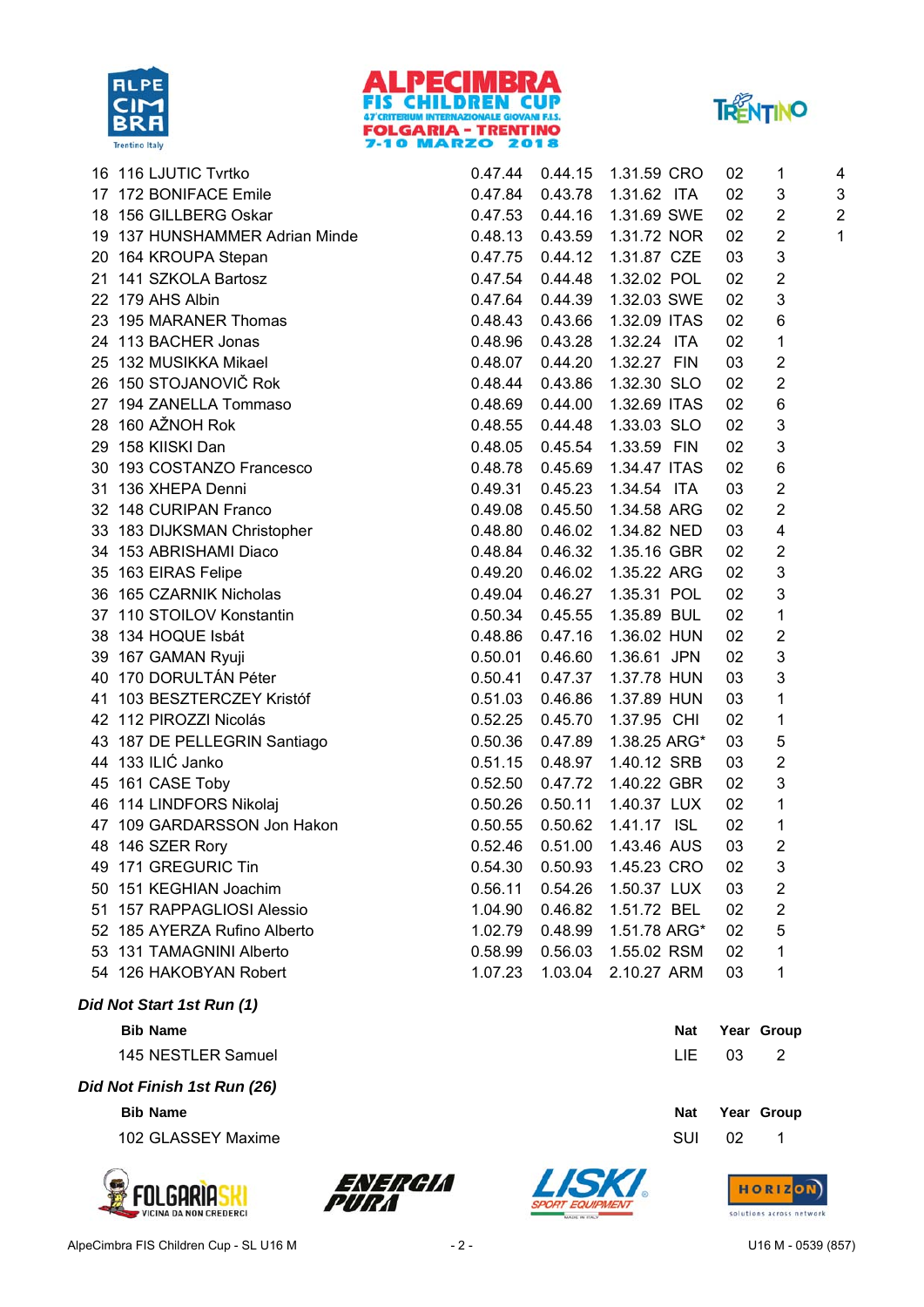





| 105 PETRUF Adrian            | <b>SVK</b>  | 03 | 1              |
|------------------------------|-------------|----|----------------|
| 106 KUBES David              | <b>CZE</b>  | 02 | 1              |
| 107 CANNAERTS Arthur         | <b>BEL</b>  | 02 | 1              |
| 115 DE JONGE Ties            | <b>NED</b>  | 02 | 1              |
| 118 MAISANO William          | <b>AUS</b>  | 03 | 1              |
| 121 BÜCHEL Kilian            | <b>LIE</b>  | 02 | 1              |
| 122 KEIR Roberts             | <b>NZL</b>  | 02 | 1              |
| 124 ERIKSSON ELMROTH Timothy | <b>SWE</b>  | 02 | 1              |
| 125 KRIŽAJ Martin            | <b>SLO</b>  | 02 | 1              |
| 127 MIZINTSEV Ivan           | <b>RUS</b>  | 03 | 1              |
| 128 ZAKRZEWSKI Jan           | <b>POL</b>  | 03 | 1              |
| 130 GRAVIER Tiziano          | <b>ARG</b>  | 02 | 1              |
| 135 FEDORIAN Fedor           | <b>RUS</b>  | 02 | $\overline{2}$ |
| 143 KALINA Ordrej            | <b>CZE</b>  | 03 | $\overline{2}$ |
| 147 HAMIDOVIC Daut           | <b>BIH</b>  | 03 | 2              |
| 149 KATAYAMA Ryoma           | <b>JPN</b>  | 03 | 2              |
| 152 KLEIN Vaclav             | <b>SVK</b>  | 02 | $\overline{2}$ |
| 162 HOEIBY Mathias           | <b>NOR</b>  | 03 | 3              |
| 166 JEURISSEN Jurissen       | NED.        | 03 | 3              |
| 176 WYFFELS Robin            | <b>BEL</b>  | 02 | 3              |
| 178 BACHNER Nico             | <b>LUX</b>  | 03 | 3              |
| 181 DAVIDSSON Bjorn          | <b>ISL</b>  | 02 | 4              |
| 182 TRAILOVIĆ Andrej         | <b>SRB</b>  | 03 | 4              |
| 188 CHOZAS Felipe            | ARG*        | 02 | 5              |
| 200 DEMETZ Sebastian         | <b>ITAS</b> | 02 | 6              |
| Disqualified 1st Run (2)     |             |    |                |

### **Bib** Name **Notes Name Notes Nat Year Group**

| 169 YEGHIAZARYAN Mayis | Gate 31 ARM 02 |  | - 3 |
|------------------------|----------------|--|-----|
| 175 OLAFSSON Aegir Oli | Gate 37 ISL 02 |  |     |

#### *Did Not Finish 2nd Run (14)*

| <b>Bib Name</b>                | <b>Nat</b>  | Year | Gro            |
|--------------------------------|-------------|------|----------------|
| 104 TOMOVIĆ Aleksa             | <b>SRB</b>  | 03   | 1              |
| 108 HASANBEGOVIC Salih         | <b>BIH</b>  | 02   | 1              |
| <b>117 ZOGRAPHAKIS Mihalis</b> | <b>CYP</b>  | 02   | 1              |
| 120 SLADE Ted                  | <b>GBR</b>  | 03   | 1              |
| 138 GUDMUNDSSON Gauti          | <b>ISL</b>  | 02   | $\overline{2}$ |
| 139 VONK Daniel                | <b>NED</b>  | 02   | 2              |
| 140 NIKOGHOSYAN Artur          | ARM         | 02   | $\overline{2}$ |
| 142 SEMERDZHIEV Nikola         | <b>BUL</b>  | 02   | $\overline{2}$ |
| 154 KELLERHALS Kaspar          | <b>SUI</b>  | 02   | $\overline{2}$ |
| 174 ILAVSKÝ Miroslav           | <b>SVK</b>  | 02   | 3              |
| 177 MELBARD Egor               | <b>RUS</b>  | 03   | 3              |
| 180 BREZNI Karlo               | CRO         | 02   | 4              |
| 196 DE ZANNA Elia              | <b>ITAS</b> | 02   | 6              |
| 197 MASNERI Gabriel            | <b>ITAS</b> | 03   | 6              |
|                                |             |      |                |









**Nat Year Group**